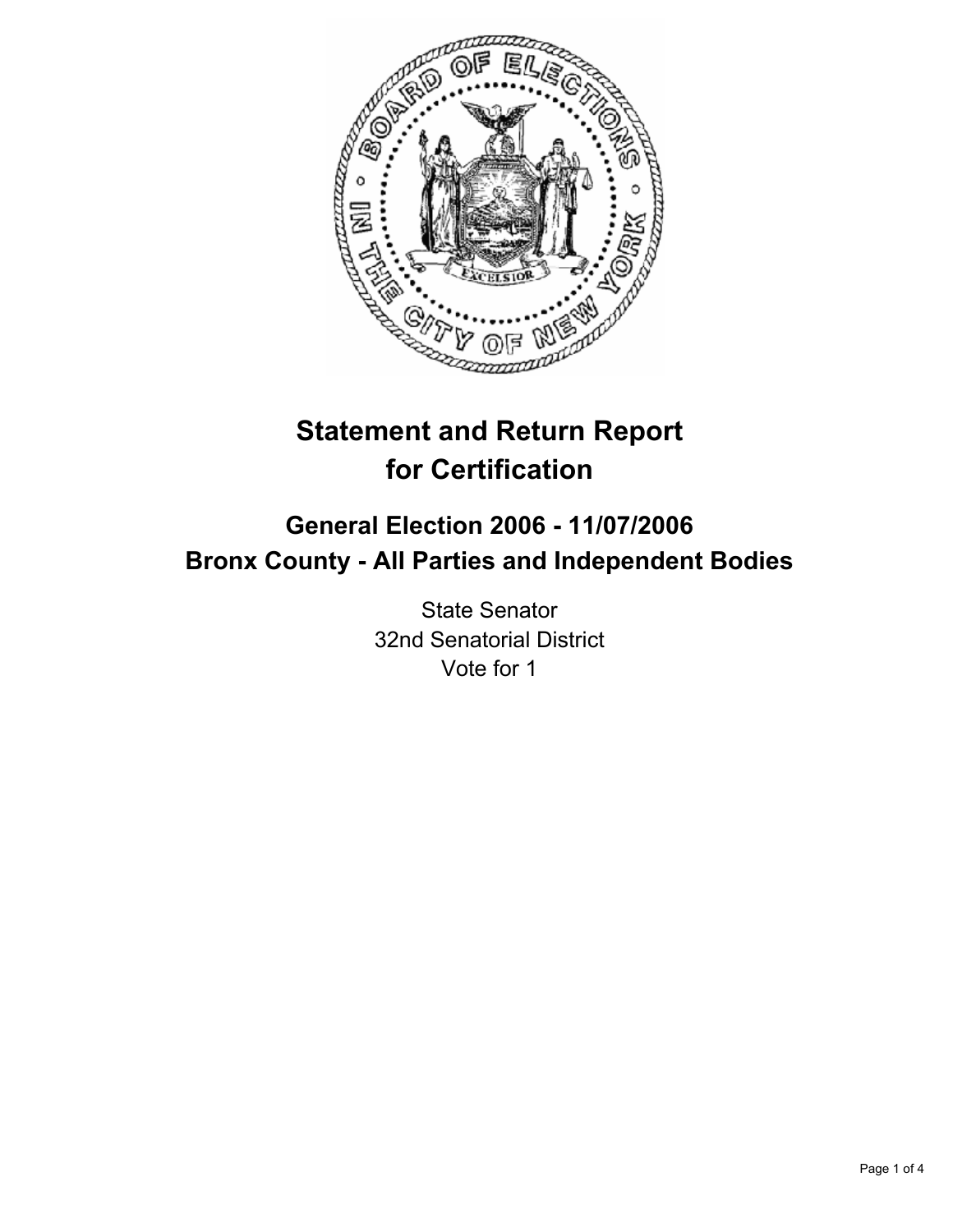

## **Assembly District 76**

| <b>PUBLIC COUNTER</b>          | 14,054 |
|--------------------------------|--------|
| <b>EMERGENCY</b>               | 0      |
| ABSENTEE/MILITARY              | 190    |
| AFFIDAVIT                      | 380    |
| <b>Total Ballots</b>           | 14,650 |
| ARLENE ANDERSON (REPUBLICAN)   | 824    |
| RUBEN DIAZ (DEMOCRATIC)        | 10,275 |
| ARLENE ANDERSON (CONSERVATIVE) | 184    |
| JOHN SPENCER (WRITE-IN)        |        |
| <b>Total Votes</b>             | 11,284 |
| Unrecorded                     | 3.366  |

# **Assembly District 77**

| <b>PUBLIC COUNTER</b>          | 22 |  |
|--------------------------------|----|--|
| <b>EMERGENCY</b>               |    |  |
| ABSENTEE/MILITARY              |    |  |
| AFFIDAVIT                      |    |  |
| <b>Total Ballots</b>           | 24 |  |
| ARLENE ANDERSON (REPUBLICAN)   | 3  |  |
| RUBEN DIAZ (DEMOCRATIC)        | 14 |  |
| ARLENE ANDERSON (CONSERVATIVE) |    |  |
| <b>Total Votes</b>             | 18 |  |
| Unrecorded                     | 6  |  |

#### **Assembly District 79**

| PUBLIC COUNTER                 | 3,736 |  |
|--------------------------------|-------|--|
| <b>EMERGENCY</b>               | 0     |  |
| ABSENTEE/MILITARY              | 52    |  |
| <b>AFFIDAVIT</b>               | 93    |  |
| <b>Total Ballots</b>           | 3,889 |  |
| ARLENE ANDERSON (REPUBLICAN)   | 110   |  |
| RUBEN DIAZ (DEMOCRATIC)        | 2,769 |  |
| ARLENE ANDERSON (CONSERVATIVE) | 42    |  |
| <b>Total Votes</b>             | 2,921 |  |
| Unrecorded                     | 968   |  |

#### **Assembly District 80**

| PUBLIC COUNTER                 | 4,511 |
|--------------------------------|-------|
| <b>EMERGENCY</b>               | 19    |
| ABSENTEE/MILITARY              | 103   |
| AFFIDAVIT                      | 135   |
| <b>Total Ballots</b>           | 4,790 |
| ARLENE ANDERSON (REPUBLICAN)   | 365   |
| RUBEN DIAZ (DEMOCRATIC)        | 3,193 |
| ARLENE ANDERSON (CONSERVATIVE) | 87    |
| <b>Total Votes</b>             | 3,645 |
| Unrecorded                     | 1,145 |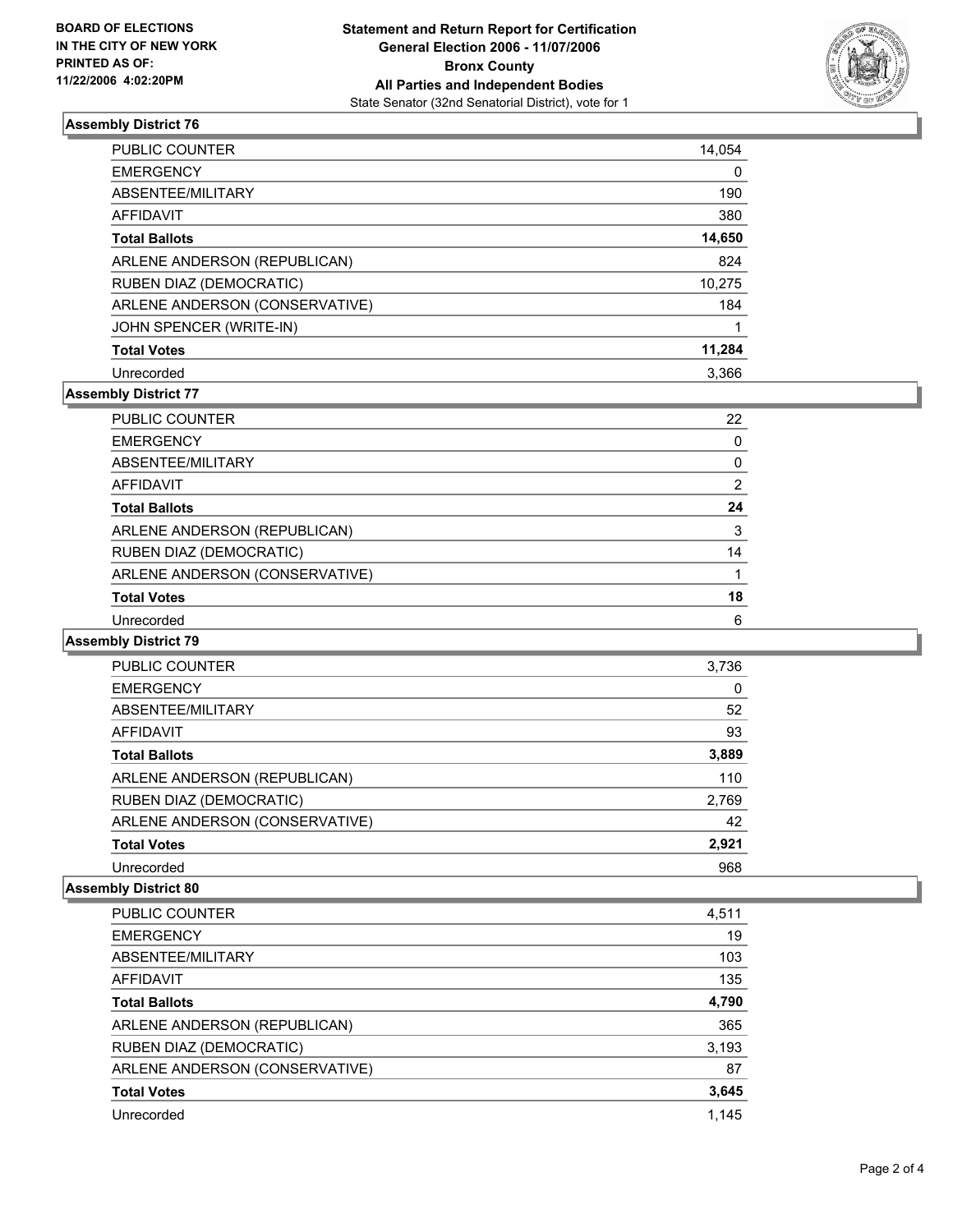

## **Assembly District 82**

| PUBLIC COUNTER                 | 329 |
|--------------------------------|-----|
| <b>EMERGENCY</b>               | 0   |
| ABSENTEE/MILITARY              | 2   |
| AFFIDAVIT                      |     |
| <b>Total Ballots</b>           | 335 |
| ARLENE ANDERSON (REPUBLICAN)   | 27  |
| RUBEN DIAZ (DEMOCRATIC)        | 234 |
| ARLENE ANDERSON (CONSERVATIVE) | 9   |
| <b>Total Votes</b>             | 270 |
| Unrecorded                     | 65  |

## **Assembly District 84**

| <b>PUBLIC COUNTER</b>          | 4,949 |  |
|--------------------------------|-------|--|
| <b>EMERGENCY</b>               | 0     |  |
| ABSENTEE/MILITARY              | 40    |  |
| <b>AFFIDAVIT</b>               | 105   |  |
| <b>Total Ballots</b>           | 5,102 |  |
| ARLENE ANDERSON (REPUBLICAN)   | 143   |  |
| RUBEN DIAZ (DEMOCRATIC)        | 3,388 |  |
| ARLENE ANDERSON (CONSERVATIVE) | 47    |  |
| MAX RIVERA (WRITE-IN)          |       |  |
| <b>Total Votes</b>             | 3,579 |  |
| Unrecorded                     | 1,523 |  |

#### **Assembly District 85**

| <b>PUBLIC COUNTER</b>          | 13,905 |
|--------------------------------|--------|
| <b>EMERGENCY</b>               | 14     |
| ABSENTEE/MILITARY              | 140    |
| AFFIDAVIT                      | 342    |
| <b>Total Ballots</b>           | 14,421 |
| ARLENE ANDERSON (REPUBLICAN)   | 480    |
| RUBEN DIAZ (DEMOCRATIC)        | 10,311 |
| ARLENE ANDERSON (CONSERVATIVE) | 131    |
| <b>Total Votes</b>             | 10,922 |
| Unrecorded                     | 3,499  |
|                                |        |